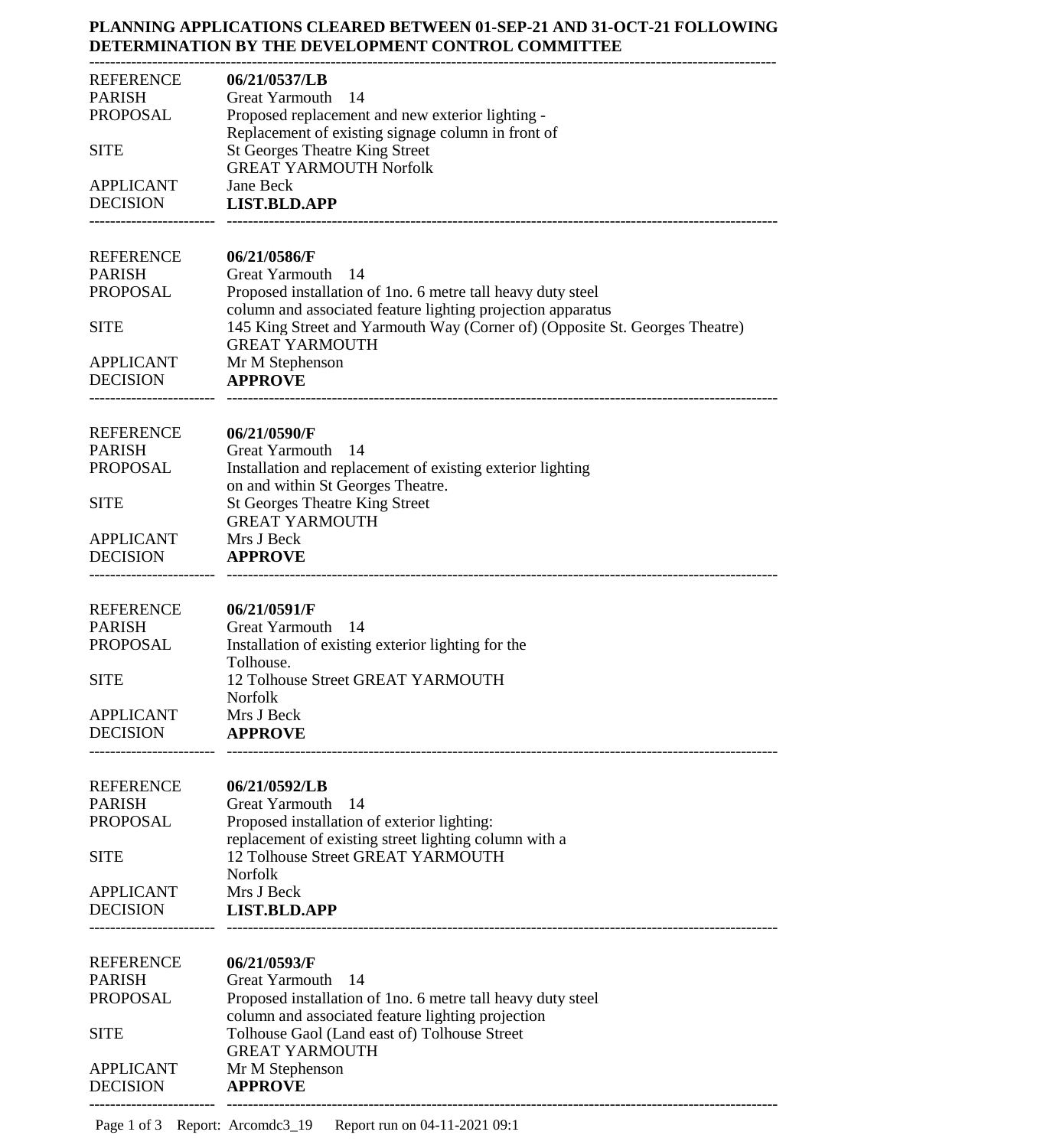## **PLANNING APPLICATIONS CLEARED BETWEEN 01-SEP-21 AND 31-OCT-21 FOLLOWING DETERMINATION BY THE DEVELOPMENT CONTROL COMMITTEE**

| <b>REFERENCE</b>                    | 06/21/0528/LB                                                                                          |
|-------------------------------------|--------------------------------------------------------------------------------------------------------|
| <b>PARISH</b><br>PROPOSAL           | Great Yarmouth<br>-15<br>Installation and replacement of lighting equipment to                         |
|                                     | illuminate exterior of the Minster                                                                     |
| <b>SITE</b>                         | The Minster Church of St Nicholas Church Plain                                                         |
| <b>APPLICANT</b>                    | <b>GREAT YARMOUTH</b><br>Mrs J Beck                                                                    |
| <b>DECISION</b>                     | <b>LIST.BLD.APP</b>                                                                                    |
|                                     |                                                                                                        |
| <b>REFERENCE</b>                    | 06/21/0587/F                                                                                           |
| <b>PARISH</b><br><b>PROPOSAL</b>    | Great Yarmouth<br>- 15<br>Installation of one 5m tall heavy duty steel column and                      |
|                                     | associated feature lighting projection apparatus                                                       |
| <b>SITE</b>                         | Hollywood Cinema Marine Parade                                                                         |
| <b>APPLICANT</b>                    | <b>GREAT YARMOUTH (land south of)</b><br>Mr M Stephenson                                               |
| <b>DECISION</b>                     | <b>APPROVE</b>                                                                                         |
|                                     |                                                                                                        |
| <b>REFERENCE</b>                    | 06/21/0588/F                                                                                           |
| <b>PARISH</b>                       | Great Yarmouth 15                                                                                      |
| <b>PROPOSAL</b>                     | Installation and replacement of existing exterior lighting<br>for the Minster                          |
| <b>SITE</b>                         | The Minster Church of St Nicholas Church Plain                                                         |
|                                     | <b>GREAT YARMOUTH</b>                                                                                  |
| <b>APPLICANT</b><br><b>DECISION</b> | Mrs J Beck<br><b>APPROVE</b>                                                                           |
|                                     |                                                                                                        |
| <b>REFERENCE</b>                    | 06/21/0158/F                                                                                           |
| <b>PARISH</b>                       | Great Yarmouth<br>- 19                                                                                 |
| <b>PROPOSAL</b>                     | Conversion and extension of the public house (Sui<br>Generis) to create a convenience store (Use Class |
| <b>SITE</b>                         | Albion Tavern Public House 87 Lowestoft Road                                                           |
|                                     | Gorleston GREAT YARMOUTH                                                                               |
| <b>APPLICANT</b><br><b>DECISION</b> | N/A Punch Partnerships (PML) Ltd<br><b>APPROVE</b>                                                     |
|                                     |                                                                                                        |
| <b>REFERENCE</b>                    | 06/21/0484/LB                                                                                          |
| <b>PARISH</b>                       | Great Yarmouth<br>-19                                                                                  |
| <b>PROPOSAL</b>                     | Installation and replacement of existing exterior lighting                                             |
| <b>SITE</b>                         | equipment to enhance the current exterior lighting<br>Gorleston Pavilion Theatre Pavilion Road         |
|                                     | Gorleston-by-sea GREAT YARMOUTH                                                                        |
| <b>APPLICANT</b><br><b>DECISION</b> | Ms J Beck                                                                                              |
|                                     | <b>LIST.BLD.APP</b>                                                                                    |
|                                     |                                                                                                        |
| <b>REFERENCE</b><br><b>PARISH</b>   | 06/21/0487/CU<br><b>Great Yarmouth</b><br>-19                                                          |
| <b>PROPOSAL</b>                     | Application for change of use to Sui Generis Adult Gaming                                              |
|                                     | Centre. The proposal is to change the existing use from                                                |
| <b>SITE</b>                         | 138A High Street Gorleston<br><b>GREAT YARMOUTH</b>                                                    |
| <b>APPLICANT</b>                    | M.J.S. Amusements LTD                                                                                  |
| <b>DECISION</b>                     | <b>APPROVE</b>                                                                                         |
|                                     |                                                                                                        |